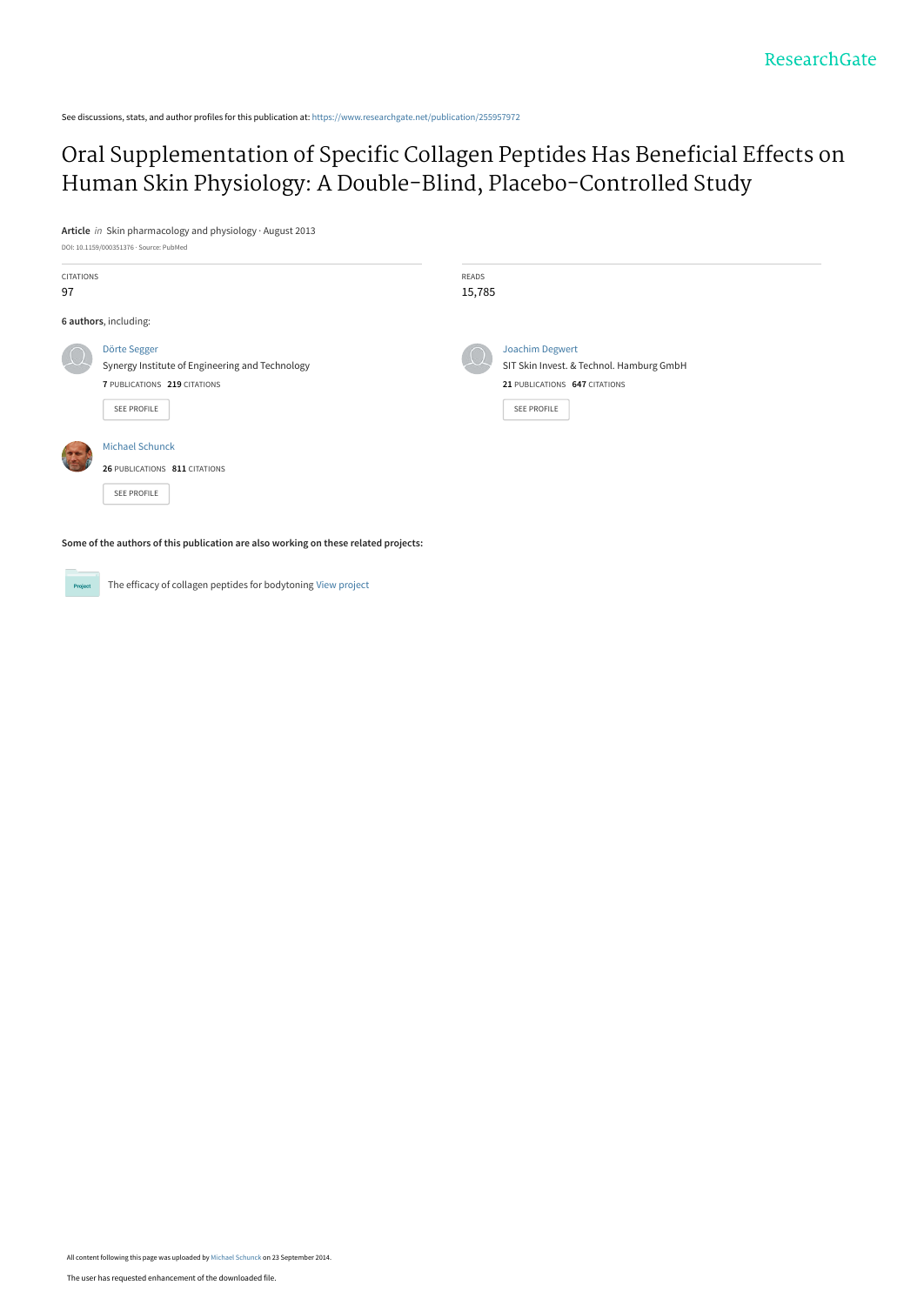## **Original Paper**

Skin **Pharmacology** and **Physiology** 

 Skin Pharmacol Physiol 2014;27:47–55 DOI: 10.1159/000351376

 Received: November 2, 2012 Accepted after revision: March 24, 2013 Published online: August 14, 2013

# **Oral Supplementation of Specific Collagen Peptides Has Beneficial Effects on Human Skin Physiology: A Double-Blind, Placebo-Controlled Study**  *Copy – for per-*

E. Proksch<sup>a</sup> D. Segger<sup>c</sup> J. Degwert<sup>c</sup> M. Schunck<sup>b</sup> V. Zague<sup>d</sup> S. Oesser<sup>b</sup> ague" S. Oess

a<br>Department of Dermatology, University of Kiel, and <sup>b</sup>CRI, Collagen Research Institute, Kiel, and <sup>c</sup>Skin Investigation and Technology, Hamburg, Germany; <sup>d</sup>Department of Cell and Developmental Biology, Institute of Biomedical Sciences,<br>University of São Raulo, São Raulo, Brazil University of São Paulo, São Paulo, Brazil te, Kiel, and S



**ANY DISTRIBUTION OF THIS ARTICLE WITHOUT WRITTEN CONSENT FROM S. KARGER AG. BASEL IS A VIOLATION** OF THE COPYRIGHT.

Written permission to distribute the PDF will be granted against payment of a permission fee, which is based on the number of accesses required. Please contact permission@karger.ch

#### **Key Words**

 Collagen peptides · Collagen hydrolysate · Skin · Elasticity · Hydration · Roughness

#### **Abstract**

 Various dietary supplements are claimed to have cutaneous anti-aging properties; however, there are a limited number of research studies supporting these claims. The objective of this research was to study the effectiveness of collagen hydrolysate (CH) composed of specific collagen peptides on skin biophysical parameters related to cutaneous aging. In this double-blind, placebo-controlled trial, 69 women aged 35–55 years were randomized to receive 2.5 g or 5.0 g of CH or placebo once daily for 8 weeks, with 23 subjects being allocated to each treatment group. Skin elasticity, skin moisture, transepidermal water loss and skin roughness were objectively measured before the first oral product application (t0) and after 4 (t1) and 8 weeks (t2) of regular intake. Skin elasticity (primary interest) was also assessed at follow-up 4 weeks after the last intake of CH (t3, 4-week regression phase). At the end of the study, skin elasticity in both CH dosage groups showed a statistically significant improvement in comparison to placebo. After 4 weeks of follow-up treat-

## **KARGER**

 © 2013 S. Karger AG, Basel 1660–5527/14/0271–0047\$39.50/0

E-Mail karger@karger.com www.karger.com/spp

ment, a statistically significantly higher skin elasticity level was determined in elderly women. With regard to skin moisture and skin evaporation, a positive influence of CH treatment could be observed in a subgroup analysis, but data failed to reach a level of statistical significance. No side efrance to reach a fever of statistical significance. We side on<br>fects were noted throughout the study.

© 2013 S. Karger AG, Basel

### **Introduction**

Prof. Dr. Dr. E. Proksch

 Schittenhelmstrasse 7 DE–24105 Kiel (Germany)

 The epidermis, the fibrous collagen and elastin network of the dermis, and the subcutaneous fat tissue give rise to the biomechanical and physiological properties of the skin [1]. Several factors influence the appearance, structure and integrity of the skin, including aging, hormones, UV radiation and nutrition. During aging, qualitative and quantitative changes occur in the skin. Loss of elasticity, reduction in the epidermal thickness and collagen content and increased wrinkling are the features of aging skin [2].

 An important trend in skin care is the use of diet and oral supplements to improve the skin's appearance and structure. Healthy skin largely reflects the general health

 Christian-Albrechts-University of Kiel, Department of Dermatology E-Mail EProksch @ dermatology.uni-kiel.de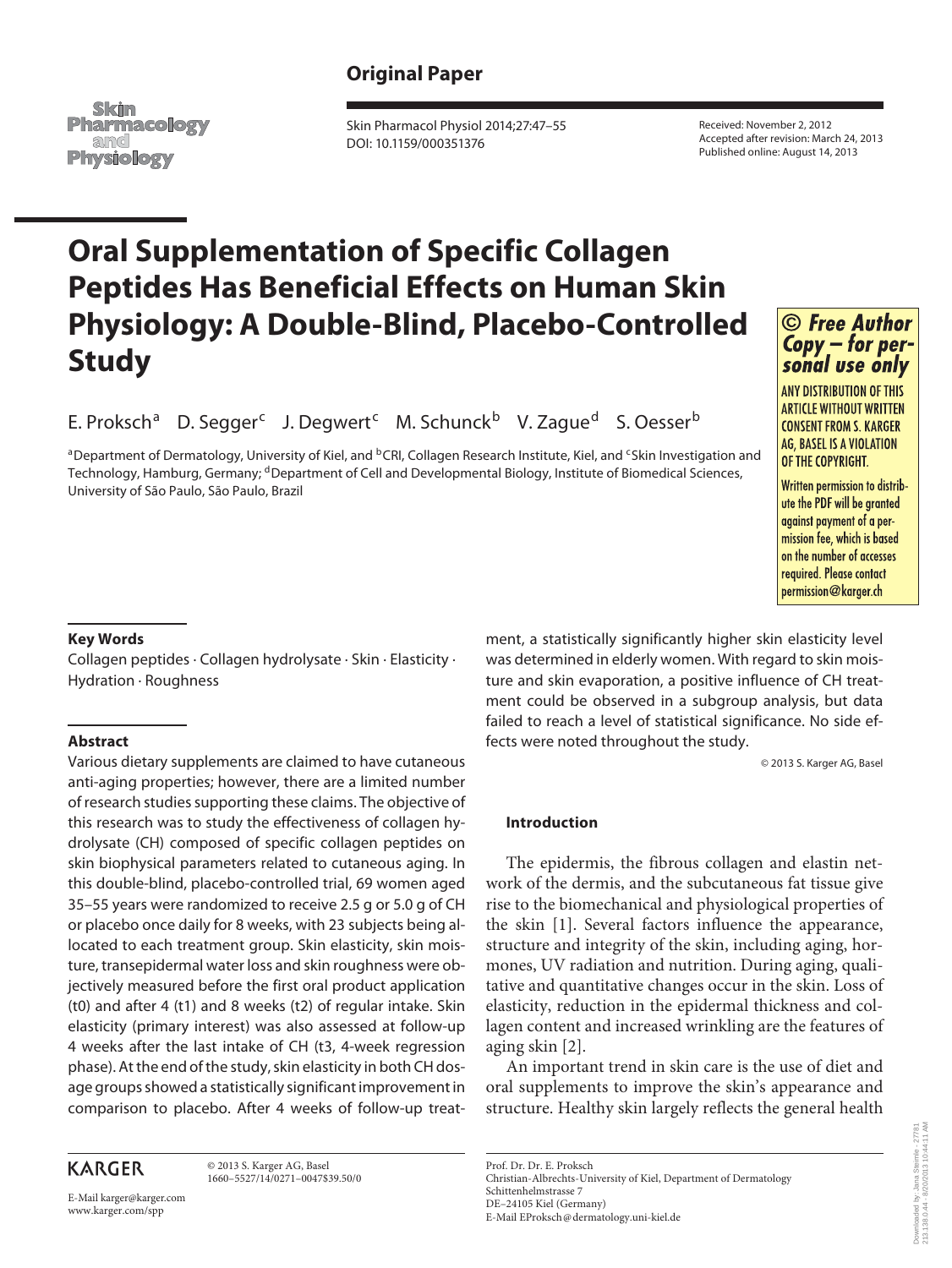status and as such the skin is influenced by the consumption of dietary substances, including vitamins and antioxidants, fatty acids and hydrolyzed proteins [3]. Therefore, the effects of nutritional factors on the skin have received increasing attention, and a number of clinical studies indicated that dietary supplementation can modulate skin functions [4].

 Collagen hydrolysate (CH) has long been used in pharmaceuticals and food supplements for improving skin and cartilage tissues. It is absorbed in the digestive tract, appears in the human blood partly in a small peptide form [5, 6] and is accumulated in skin for up to 96 h as shown by Oesser et al. [7]. On the basis of in vitro studies, collagen peptides (CPs) have shown the ability of exerting potent antioxidative activities in different oxidative systems [8–11] .

 Moreover, CH has been reported to have beneficial biological functions in skin. Studies have shown that foodderived CPs in human blood are chemotactic for skin fibroblasts [12] and increase the migration and growth of mouse skin fibroblasts [13]. Matsuda et al. [14] investigated effects of CH ingestion on fibroblast and collagen densities of pig skin and showed that density and diameter of fibroblasts and density of collagen fibrils were significantly larger in the CH group than in the control groups. Tanaka et al. [15] demonstrated that CH ingestion inhibited UVB-induced decrease of type I collagen, thus improving skin conditions in mice.

 Recently, Zague et al. [16] investigated the effect of daily ingestion of CH on skin extracellular matrix proteins in rats. The relative amount of type I and IV collagens was significantly increased after CH intake compared with the reference diet group (casein). Moreover, CH uptake significantly decreased both pro-enzyme and active forms of matrix metalloproteinase-2 compared with casein and control groups. This implied that the effect of CH was protein-specific and did not depend merely on an increase of amino acid intake. The authors suggested that CH may reduce aging-related changes of the extracellular matrix by stimulating anabolic processes in skin tissue.

 Although there is convincing evidence, from the preclinical perspective, that CH ingestion may improve skin conditions and even protect skin from UV damage, little is known about the clinical effects of CH on skin parameters and health. The aim of our study was to evaluate the potential benefits of an oral supplement containing specific CP on skin parameters related to cutaneous physiology and aging, including skin elasticity, hydration, roughness and transepidermal water loss (TEWL).

**Table 1.** Demographic data of the volunteers per treatment group

| Subjects, n                | $2.5$ g CH    | 23   |  |
|----------------------------|---------------|------|--|
|                            | 5 g CH        | 23   |  |
|                            | 2.5 g placebo | 23   |  |
| Age (mean)                 | $2.5$ g CH    | 48.7 |  |
|                            | 5 g CH        | 47.2 |  |
|                            | 2.5 g placebo | 47.9 |  |
| Age $(SD)$                 | $2.5$ g CH    | 4.8  |  |
|                            | 5 g CH        | 5.7  |  |
|                            | 2.5 g placebo | 5.2  |  |
| Age $(min.)$               | $2.5$ g CH    | 35.3 |  |
|                            | 5 g CH        | 36.1 |  |
|                            | 2.5 g placebo | 36.2 |  |
| Age $(max.)$               | $2.5$ g CH    | 55.4 |  |
|                            | 5 g CH        | 54.9 |  |
|                            | 2.5 g placebo | 54.3 |  |
| Age is expressed in years. |               |      |  |

#### **Materials and Methods**

#### *Test Product*

 The test product used in this study was a CH composed of different specific CPs derived from a special hydrolysis of porcine type I collagen. The product was provided by GELITA AG (Eberbach, Germany), commercially available under the name VERISOL<sup>®</sup>. The product is clearly defined by MALDI-MS mass peak fingerprint with specific CPs of an average molecular weight of 2.0 kDa.

#### *Study Design*

 The study was carried out as a monocentric, double-blinded, randomized, placebo-controlled supplementation study on the effects of a specific CH on skin elasticity (primary interest) and skin hydration, as well as on TEWL and skin roughness (secondary interests) after 8 weeks of daily intake.

 The study was approved by the Freiburger Ethik-Kommission International, Freiburg, Germany, and adhered to current Good Clinical Practice regulations. All test subjects received detailed information listing every relevant single parameter to the study. All subjects gave signed informed consent after written information and a possibility for further questioning.

#### *Subjects*

 A total of 69 healthy female subjects were enrolled in the study; 23 subjects were randomized to each of 3 treatment groups to receive a daily dose of either 2.5 or 5.0 g of CH or 2.5 g of the placebo (maltodextrin). There were no differences between the treatment and the placebo groups (table 1) with regard to age ( $p = 0.664$ ).

 The products were taken orally by the subjects at home according to the instructions given by the investigator. The powder was to be dissolved in water or any other cold liquid.

 Prior to the beginning of oral treatment and data acquisition a preconditioning period of at least 7 days was conducted. Within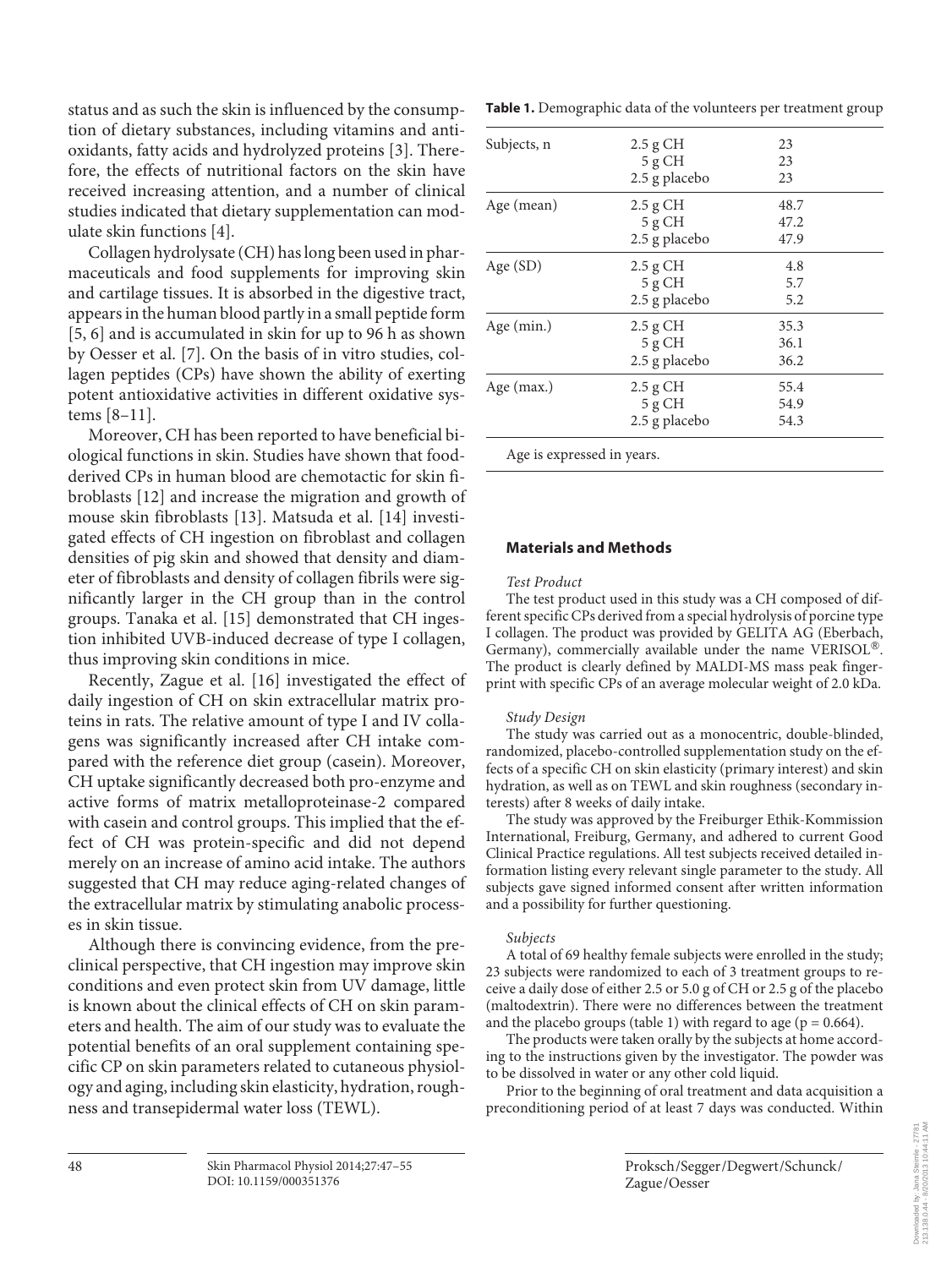this period the volunteers had to refrain from using any leave-on products on the test areas. The study participants were not allowed to change their usual skin care routine. Moreover, treatment with dermatological therapeutics on the test areas was not allowed within 6 weeks prior to the start of the study. In addition to that, changes in living or dietary habits, consumption of any additional nutritional supplement or vitamin preparations, treatment of the volar forearms with cosmetic and dermatological skin care products and intensive exposure to sun or UV light were prohibited during the study.

#### *Inclusion Criteria*

 The inclusion criteria were as follows: healthy females ranging in age from 35 to 55 years (homogeneous distribution between treatment groups); dry skin on forearms according to self-assessment; phototype I–IV (Fitzpatrick scale); general good health and mental condition; personal informed consent to participate in the study; personal presence on the predefined days at the institute, and willingness and capability to follow the study rules and a fixed schedule.

#### *Exclusion Criteria*

 The exclusion criteria was as follows: any deviation from the above-mentioned inclusion criteria; acute skin diseases (e.g. atopic eczema, neurodermatitis or psoriasis) on the test areas or other dermatological disorders (e.g. scars, sunburn or moles); food allergies against ingredients of the test products; gastrointestinal diseases or indigestions; tattoos on the test areas; topical medication on the test area within 6 weeks prior to study start; systemic medication with anti-inflammatory agents or antibiotics within 2 weeks prior to study start; systemic medication with corticoids and/or antihistamines within 4 weeks prior to study start; other systemic medication within 4 weeks prior to study start; systemic illness of the subject at the beginning of the study; pregnancy or period of breast feeding; immunological disorders; severe disorders within 6 months prior to study start (e.g. cancer, acute cardiac and circularity disorders, severe diabetes, or alcohol or drug abuse); participation in other studies with cosmetic products on the test areas within 2 weeks prior to study start or during the study; participating in a study with a pharmaceutical preparation within 4 weeks prior to study start; intake of nutritional supplements within 4 weeks prior to study start and, except for the test products, during the study; change in lifestyle or eating habits during the study; treatment with leave-on products or oily or moisturizing skin-cleansing products on arms; change in usual skin care routine; intensive sun or artificial UV exposure (solarium) on the test areas within 1 week prior to study start or during the study; swimming, sauna or intensive sport within 1 day prior to measurements; lack of compliance, and intellectual or mental inability to follow the study instructions.

#### *Assessments*  Test Areas

 The test areas were the inner aspects of both forearms (1 test area per volar forearm). The test areas on the forearms reached an area of  $5 \times 5$  cm. Skin hydration, skin elasticity and TEWL were measured on the left forearm while skin roughness was assessed on the right forearm. On every measurement day, the subjects had to expose their uncovered test areas to the indoor climate conditions  $(21.5 \pm 1^{\circ}$ C and 50  $\pm$  5% relative humidity) for at least 30 min.

#### Measurement Times

 There were 4 measurement times: immediately before starting the product treatment (t0), after 4 (t1) and 8 weeks (t2) of daily product intake, and 4 weeks after the last intake (t3, 4-week regression phase, only for the skin elasticity parameter).

 The subject's compliance (dosage and way of intake) and tolerance towards the products were checked after 1, 4 and 6 weeks of intake.

#### Measurement of Skin Elasticity

Skin elasticity was performed with the Cutometer® MPA 580 (Courage & Khazaka, Cologne, Germany) as described by Segger et al. [17] and Segger and Schonlau [18] . Briefly, the extension of the skin was tested in response to a suction vacuum induced above the skin test area with a 350-mbar vacuum (5-second exposure and non-exposure period) and 1 cycle per measurement was detected. To analyse skin elasticity, the R5 value (Ur/Ue, immediate recovery/elastic deformation) was recorded. This parameter has proven to be most suitable in detecting age-related skin alterations [19, 20]. The measurement of each test area was repeated 3 times.

#### Measurement of Skin Hydration

 Assessment of skin surface hydration by electrical capacitance was carried out using the Corneometer® CM 825 (Courage & Khazaka), which measures the reactive capacitance of the skin, using the stratum corneum as a dielectric membrane. Measurements are arbitrarily expressed as indices of hydration, which increase with increasing skin hydration; 10 individual measurements per application site and control were performed.

#### Measurement of TEWL

Using the DermaLab<sup>®</sup> (Cortex Instruments, Regensburg, Germany) device, the TEWL expressed in g/m<sup>2</sup>/h was evaluated on each site by continuous data logging over a 45-second period. From the continuous TEWL plots, the mean value and the corresponding standard deviations of the last 8 determined TEWL data during this measurement sequence were computed. The measurement of each test area was repeated 3 times.

#### Measurement of Skin Roughness

 The skin roughness was assessed by silicone imprints using the PRIMOS Compact (GFMesstechnik, Teltow, Germany) device for analysis with a measuring field size of  $40 \times 30$  mm and a lateral to spatial resolution of 62 to 6 μm. Immediately after mixing the hardening agent with the silicone rubber, the material was applied onto the defined test areas and left for 5 min to harden. Then, the imprints were carefully removed from the skin and allowed to harden completely for 24 h. Each replica was analysed with the optical measuring instrument, PRIMOS Compact. The measurement parameters were 'replica fine' and 'slow measurement'. Three separate sites of each replica were analysed. The relief picture was computed according to the standard procedure using the polynom level 5. Skin roughness was evaluated by analysing the roughness parameter area (SQ value). The total area for the SQ evaluation was about  $18.4 \times 13.8$  mm, with the single areas for the SQ evaluations being about  $3.7 \times 2.8$  mm.

#### *Statistical Analysis*

 The study objectives were analysed by Skin Investigation and Technology Hamburg GmbH, Hamburg, Germany, using the

49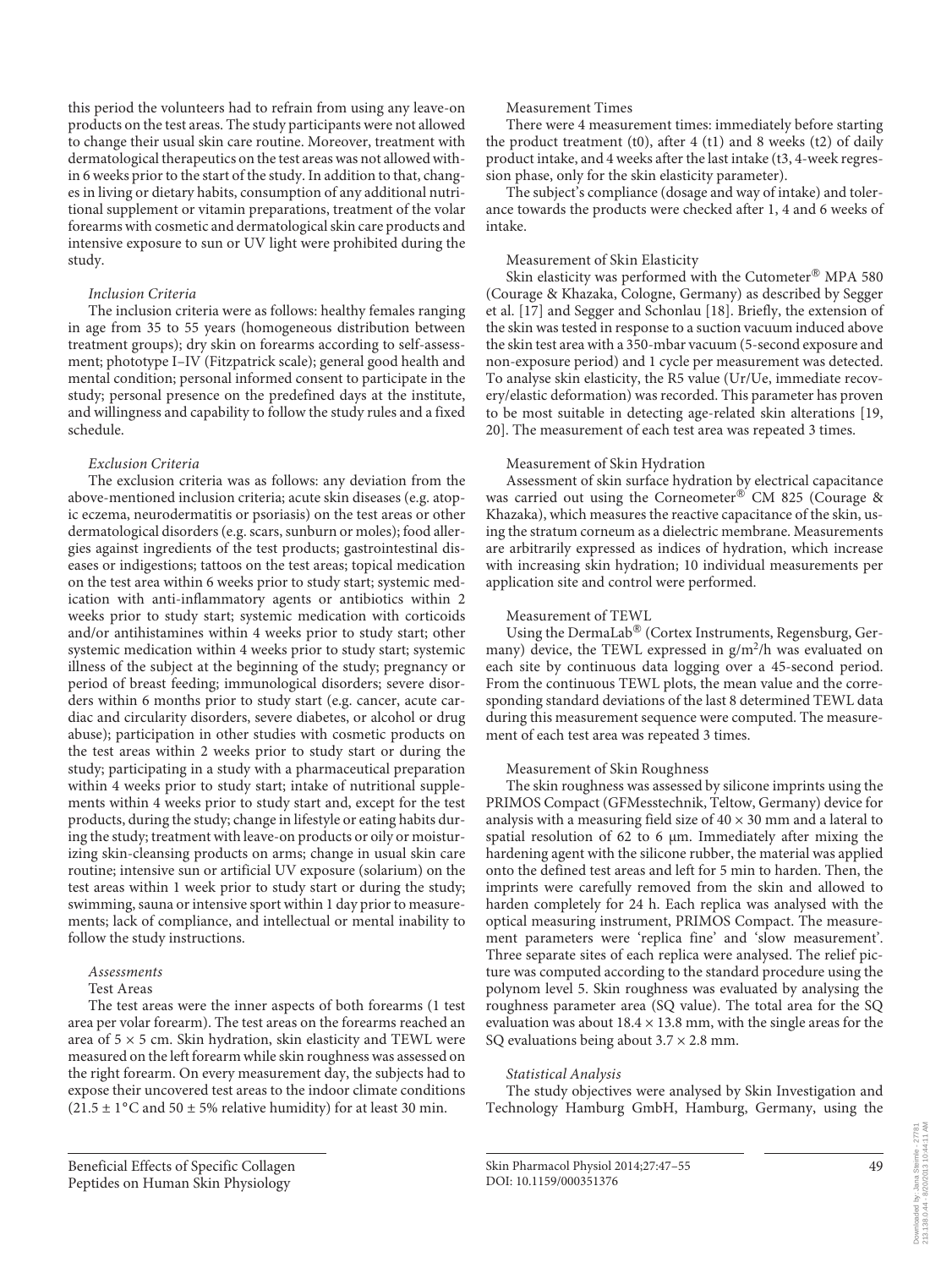computer software Microsoft Excel and STATISTICA. Microsoft Excel was used for the calculation of the relative data, minimum and maximum values, means and standard deviations. STATIS-TICA was used to analyse the data distribution (Kolmogorov-Smirnov test) and to analyse the significance of differences (oneway ANOVA with the post hoc Fisher LSD test or Kruskal-Wallis ANOVA with post hoc multiple comparison of mean ranks for all groups). The hypothesis of a normal distribution was accepted when there was a p value >0.025 (primary interests). Concerning the differences between the treatment situations, a p value of 0.05 was considered as a statistically significant difference.

 To test for significance of differences between the treatment groups, either the one-way ANOVA (the post hoc Fisher LSD) for normally distributed data or the Kruskal-Wallis ANOVA (post hoc multiple comparison of mean ranks for all groups) for not normally distributed data was to be used. The following treatment situations were compared: treatment situations at points in time t0 (original data), t1, t2 and t3 (data relative to t0). The data relative to t0 were computed as follows: treatment situation at tx =  $1, 2, 3/$ treatment situation at t0.

 In addition, a subgroup analysis was done between the 3 treatment groups. All volunteers within the groups were subdivided as being younger or older than 50 years (table 2). To test for significance of differences between treatment groups the one-way ANOVA (the post hoc Fisher LSD) for normally distributed data was used. The following treatment situations were compared: t2 and t3 (data relative to t0). The data relative to t0 were computed as follows: treatment situation at  $tx = 2$ , 3/treatment situation at t0.

### **Results**

 There were 7 dropouts, none of which were related to the product intake or the study procedure in general. The t0 data of only 1 subject from the placebo group was excluded from data analysis because there were no postbaseline data available. There were no discomfort or adverse reactions reported.

#### *Skin Elasticity*

 There was no significant difference in skin elasticity levels between the treatment and placebo groups prior to the product treatment ( $p = 0.46$ ). The starting level (R5 value =  $Ur/Ve$ ) was about 0.85–0.89 ( $\pm$ 0.11–0.13). Concerning the data relative to placebo, both dosages of CH showed statistically significant improved skin elasticity levels after 4 and 8 weeks of intake (mean 7%; p < 0.05 in all cases), as shown in figure 1. There were no statistically significant differences between the two dosages of CH. In a more detailed subgroup analysis it could be demonstrated that the positive impact of CH treatment on skin elasticity seemed to be more pronounced in elderly women aged over 50 years (fig. 2).



**Fig. 1.** Skin elasticity changes during the time of treatment. Prior to the beginning of the treatment, no statistically significant difference in skin elasticity was detected in comparison to the placebo group. Both CH-treated groups showed a statistically higher elasticity after 4 and 8 weeks of CH ingestion (mean  $\pm$  SEM, n  $\geq$  22, p < 0.05).

**Table 2.** Age-related subcategories per treatment group

| Treatment group   | $<$ 50 years, n | $\geq$ 50 years, n |
|-------------------|-----------------|--------------------|
| 2.5 g CH          | 14              |                    |
| $5 \mathrm{g}$ CH | 15              |                    |
| 2.5 g placebo     | 13              |                    |

 At 4 weeks after the last product intake (4-week regression phase), the treatment subgroup of elderly women still showed statistically significantly higher skin elasticity levels than the placebo group ( $p < 0.05$ , fig. 3), with about 98% of the positive effect for skin elasticity after having stopped CH intake (data not shown).

### *Skin Hydration*

 The starting level of skin hydration was about 27.9– 30.0 AU  $(\pm 4.3 - 6.1)$  with no statistical difference between treatment groups and placebo control at the baseline ( $p =$ 0.31). Considering the data relative to placebo of the entire studied group overall, there was no statistically significant difference in skin hydration levels between the treatment and placebo groups after  $4$  ( $p = 0.90$ ) and 8 weeks ( $p = 0.96$ ) of daily intake (fig. 4). However, subgroup analysis revealed an increased skin hydration by 11–14% in women over 50 years old, but data failed statistical significance (fig. 5).

### *Transepidermal Water Loss*

 At the beginning of the observation period no statistically significant difference in the TEWL levels between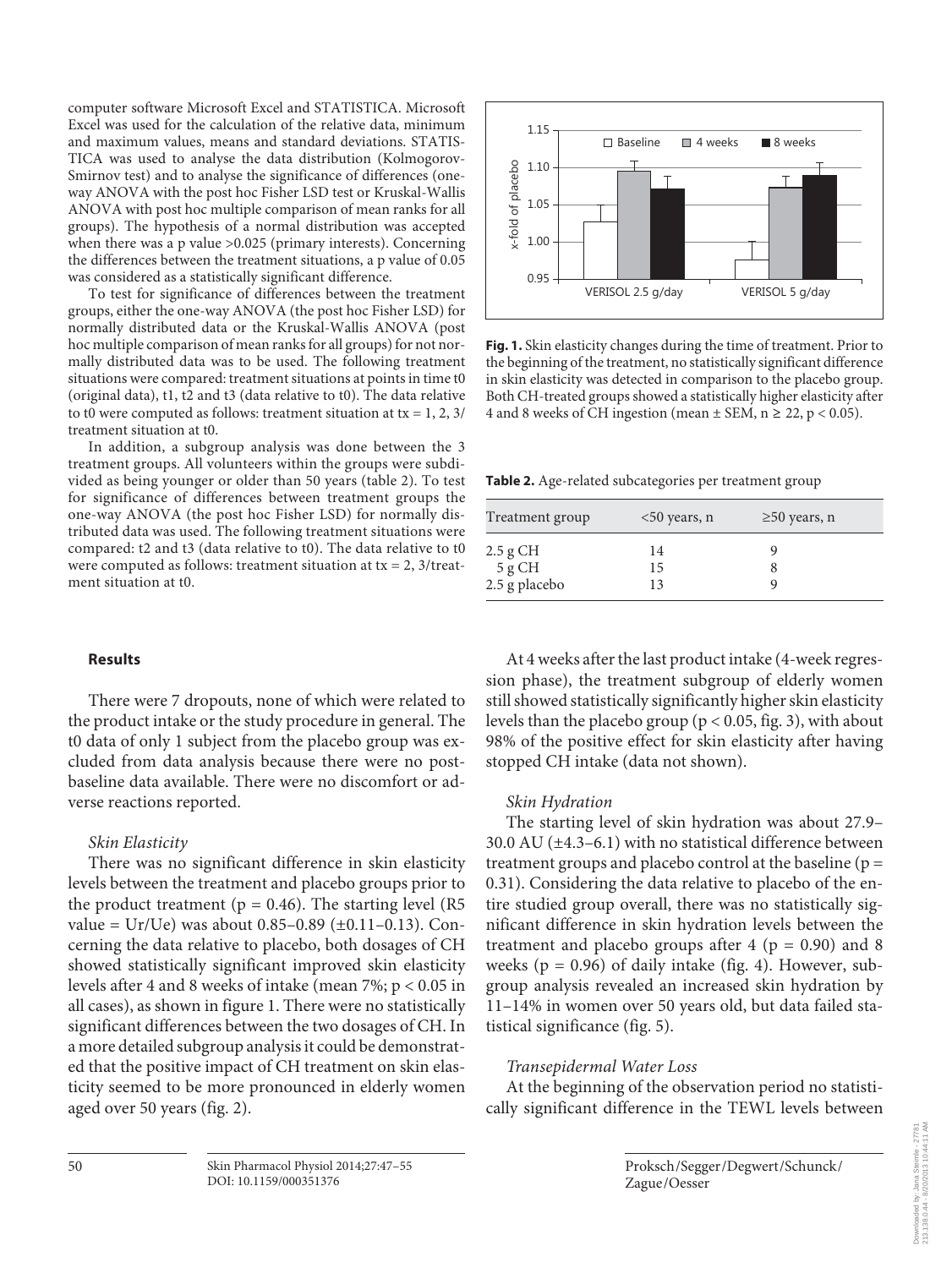

subgroups. Skin elasticity was statistically significantly increased in elderly women (50+) after both CH dosages in comparison to the placebo control treatment ( $n \geq 9$ ).



**Fig. 3.** Long-lasting effect on skin elasticity changes in age-related subcategories. At 4 weeks after the last CH intake, skin elasticity in elderly women (50+) was statistically significantly increased in both CH dosages in comparison to the placebo control treatment  $(\text{mean} \pm \text{SEM}, \text{n} \geq 9, \text{p} < 0.05).$ 

treatment and placebo groups could be observed ( $p =$ 0.99). The starting level was about 8.0  $\frac{g}{m^2}$ h (±1.2-1.3). Concerning the data relative to placebo, there was no statistically significant difference in skin evaporation between treatment and placebo groups after  $4 (p = 0.88)$  and 8 weeks ( $p = 0.90$ ) of daily intake (fig. 6). In women over 50 years of age skin evaporation was reduced by 6–7%. There was no statistically significant difference in the moisturizing effect in this subgroup (fig. 7).

#### Beneficial Effects of Specific Collagen Peptides on Human Skin Physiology



**Fig. 4.** Skin hydration changes during the time of treatment. Within the entirety of both CH-treated groups, no skin hydration effects were observed during the time of treatment (mean ± SEM,  $n \geq 22$ ).

## *Skin Roughness*

 There was no statistically significant difference in skin roughness between treatment and placebo groups at the baseline ( $p = 0.59$ ). The starting level was about 18.3–19.9  $\mu$ m ( $\pm$ 4.2–6.9). As demonstrated in figure 8, changes of skin smoothness relative to placebo failed to reach a level of statistical significance between the treatment and placebo groups after 4 ( $p = 0.61$ ) and 8 weeks ( $p = 0.63$ ) of daily intake.

Skin Pharmacol Physiol 2014;27:47–55 DOI: 10.1159/000351376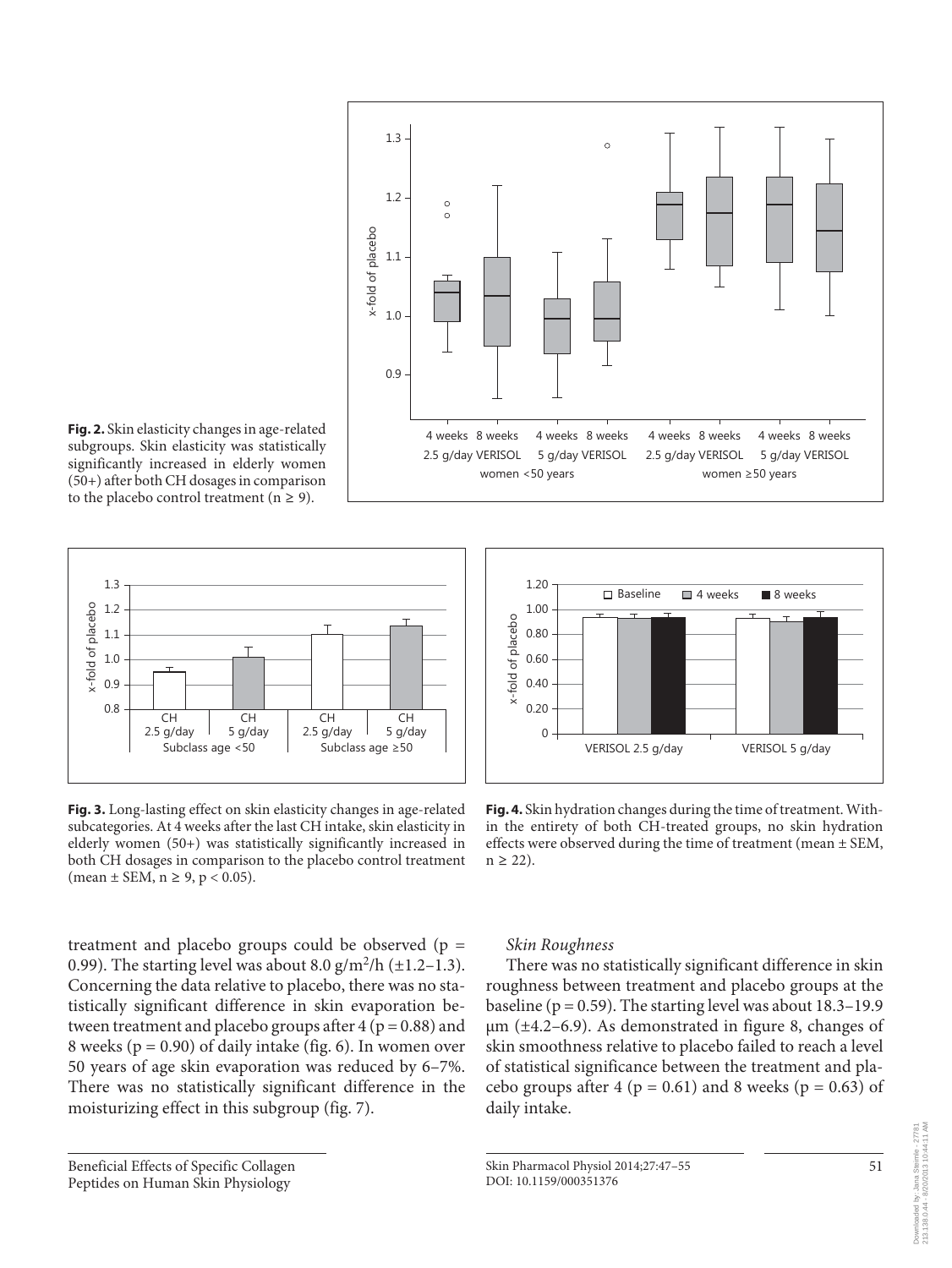

ed subgroups. Skin hydration was increased in elderly women (50+) 8 weeks after both CH dosages in comparison to the placebo control treatment ( $n \geq 9$ ).



**Fig. 6.** Skin evaporation changes during the time of treatment. Within the entirety of both CH-treated groups, no skin evaporation effects were observed during the time of treatment (mean  $\pm$  SEM, n  $\geq$  22).

#### **Discussion**

 Human skin physiology changes during the course of life. While chronological or intrinsic aging is characterized by a reduction of skin thickness, loss of skin elasticity, collagen fibre degeneration, xerosis and wrinkle formation  $[21-27]$ , extrinsic or photoaging caused by sunlight exposition leads to deep-wrinkled, dyspigmented skin and the formation of small dilated blood vessels near

the skin surface (telangiectasia) [28] . It can be assumed that the most prominent physiological alterations in chronological and photoaging are localized in the dermis and caused by the metabolism of dermal collagen fibres.

 During the last decade the influence of ingested CH on skin physiology has been investigated by several groups. In experimental studies the authors examined fibroblast growth, dermal extracellular matrix synthesis, antioxidative protection and reduction of skin wrinkle formation [11, 13, 15, 22, 23, 29–34] . These investigations suggested that CPs may improve skin appearance and function in skin tissue.

 So far, only a few controlled clinical studies have been performed to investigate the effect of orally administered CH on various skin parameters [4, 35] .

 To the best of our knowledge, the present study is the first clinical trial demonstrating the efficacy of a specific low dosage (2.5 g/day) of CH on skin physiology. The results clearly revealed that both dosages (2.5 and 5.0 g) of the specific CH had a beneficial effect on skin physiology, as indicated by increased skin elasticity after 4 weeks of daily consumption. The observed effect was statistically significant ( $p < 0.05$ ) after 4 and 8 weeks in the treatment groups compared to placebo. In some women a maximum increase of skin elasticity up to 30% could be observed after an 8-week treatment. Interestingly, only a relatively small number of 23 women per group were needed to

Zague /Oesser

Proksch /Segger /Degwert /Schunck /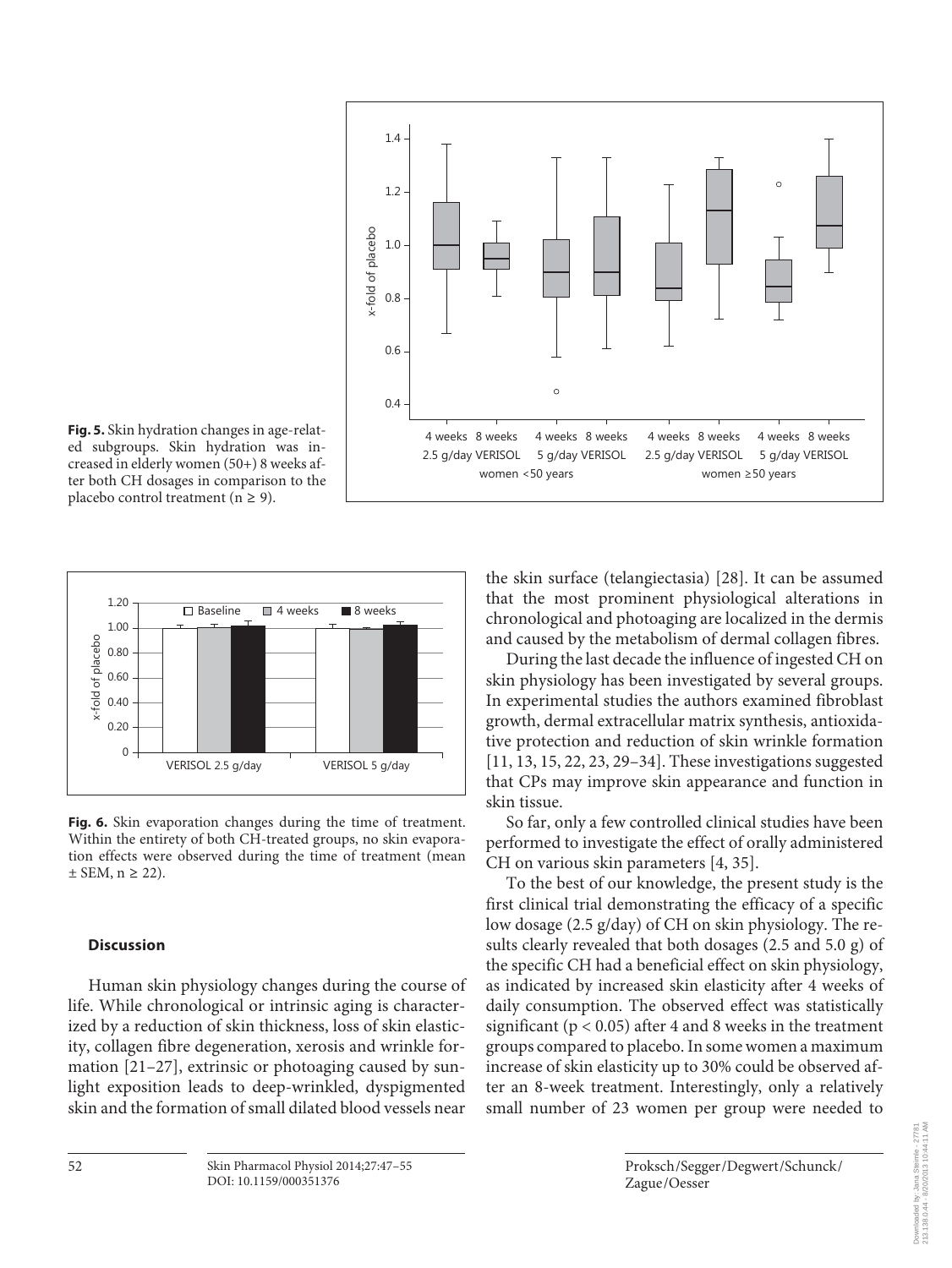

**Fig. 7.** Skin evaporation changes in age-related subgroups. TEWL was reduced in elderly women 4 and 8 weeks after CH treatment in comparison to placebo administration ( $n \geq 9$ ).



**Fig. 8.** Skin roughness changes during time of treatment. Within the entirety of both CH-treated groups no skin roughness effects were observed during the time of treatment (mean  $\pm$  SEM, n  $\geq$  22).

clearly demonstrate the efficacy of the verum. The group size was predefined by a power calculation (test power 80%) based on previously published investigations.

 In a subgroup analysis it could be demonstrated that the statistically significant increase in skin elasticity after CH ingestion was even more pronounced in women aged over 50 years compared to younger women ( $p < 0.05$ ). The validity of these results could be confirmed by a power calculation. Due to the small variances within the measured data a test power of more than 90% was determined.

 Beneficial Effects of Specific Collagen Peptides on Human Skin Physiology

The fact that this positive effect was still detectable at the end of the 4-week washout phase suggests a long-lasting dermal physiological effect. These findings are in contrast to topical products which should be mostly effective in the skin ageing-encountered superficial dermis and epidermis [36], where improved skin elasticity is predominantly caused by an increase in epidermal hydration [37, 38] . Xhauflaire-Uhoda et al. [39] investigated anti-wrinkle effects of topically used skin care products. They found no evidence of skin moisturizing after stopping treatment and, moreover, the low increase in skin hydration corresponded to normal newly generated corneocytes from deeper skin layers. They found out that the tested cream and lotion did not penetrate deeply into the skin barrier, and an anti-wrinkle effect after topical treatment could have been the result of the generating of a skin surface film which hindered water evaporation. Moreover, beyond the effectivity of topical treatments, Buraczewska et al. [40] (2007) could show that a topical longterm treatment with hydrocarbon cream did not elevate skin hydration but led to an impaired skin barrier and an increased TEWL.

 Skin elasticity is a very important marker for skin aging. In a clinical study on postmenopausal women, Sumino et al. [26] investigated the decline of skin elasticity per year in comparison to premenopausal subjects. From the finding that skin elasticity was negatively correlated with age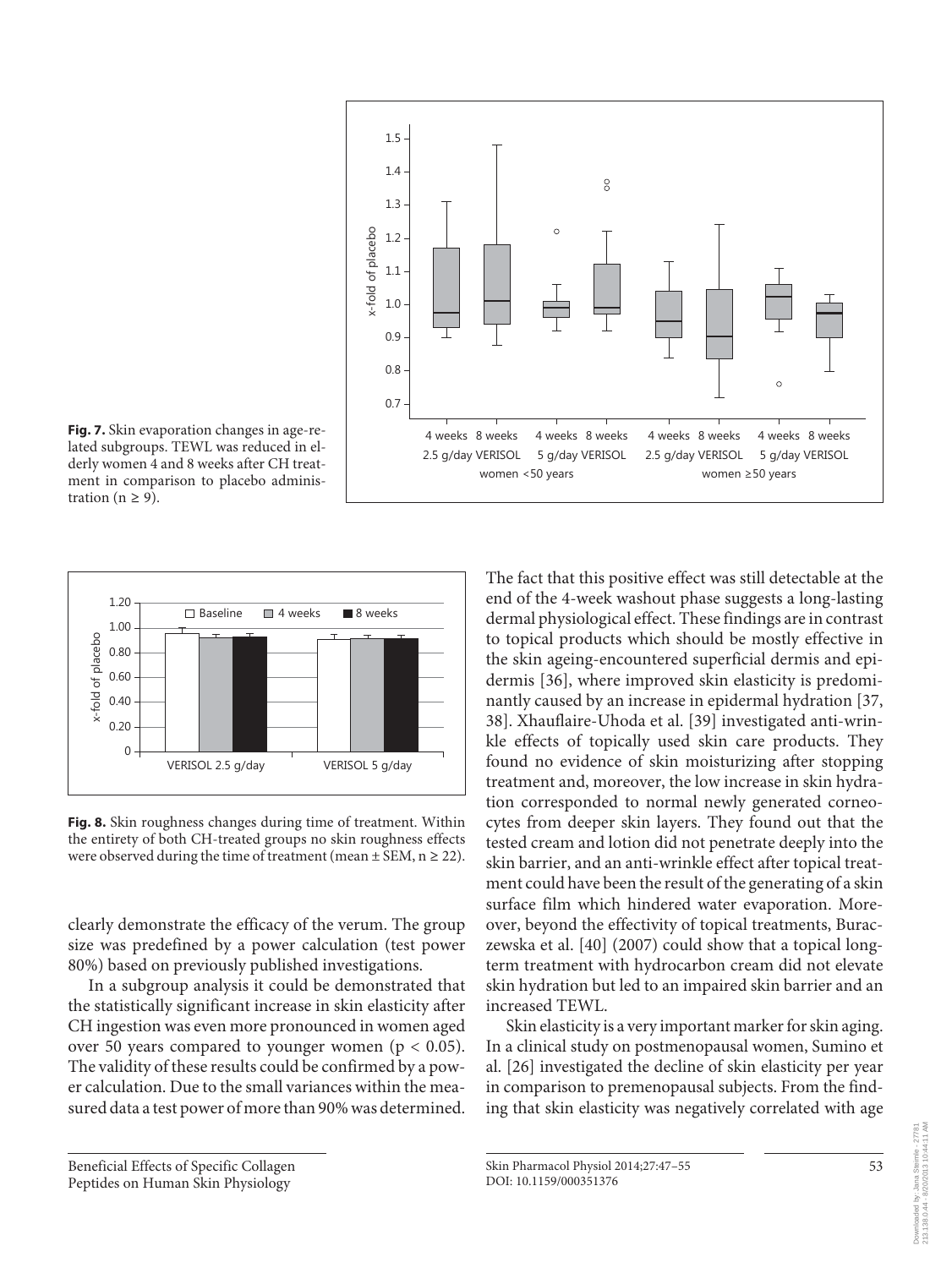and years after the climacteric period, they calculated a 0.55% declining skin elasticity per year after menopause. It is well known that besides skin hydration, elasticity is especially influenced by dermal collagen [41, 42] . This relation was observed by Marini et al. [43], who described a correlation between skin elasticity and hydration and collagen type I RNA expression after oral treatment.

 Experimental studies on primary human dermal fibroblasts demonstrated a stimulatory effect of the specific CH used in this study on the expression of skin extracellular matrix macromolecules. After supplementation of the CPs to fibroblast cultures a pronounced increase of type I collagen expression as well as in the expression of proteoglycans like biglycan, decorin and versican could be observed (data not shown). Although further investigations are needed, it could be speculated that the observed positive effect of CH on skin elasticity might be caused by an increase of dermal matrix macromolecule biosynthesis.

 With regard to the investigated skin moisturizing parameters, overall results revealed that skin evaporation and skin hydration were unchanged in both CH treatment groups. However, a tendency of reduced skin evaporation and an increased skin moisturizing effect were observed in elderly women as indicated in the subgroup analysis. Besides loss of skin elasticity, xerosis is described as a common skin problem of the elderly [44–46] . Thus, data suggest that, especially in this group, CH treatment might have a positive impact on skin hydration.

 Interestingly, although skin moisture content and TEWL should correlate with skin microtexture and skin roughness, no changes of this parameter could be measured in the present study.

 Over the treatment period of 8 weeks no visible changes of the skin roughness by CH ingestion in comparison to placebo were detectable. It might be speculated that the duration of treatment and localization of measurement at the sunlight-protected inner side of the forearm might be responsible for these observations. On the other hand, Sato et al. [47] observed a significant correlation between skin roughness and the thickness of the stratum corneum. As it is known that skin thickness decreases with age, this aspect could possibly explain the lack of a pronounced effect of CH on skin roughness, as detected in the present study [1].

 In conclusion, the results of the study clearly demonstrated that the oral intake of a specific CH led to a statistically significant increase in skin elasticity. Moreover, a skin moisturizing effect could be observed in elderly women, although results did not reach a level of statistical significance. In contrast to most topically applied substances this positive effect of orally applied CH on skin health seems to be long-lasting, especially in women over 50 years of age. Overall CH intake over a longer period seems to have a positive impact on skin health. It has to be stated that the demonstrated efficacy refers to the specific CP composition (VERISOL®) used in this study and could not be extrapolated to CH in general.

 More research is needed, especially regarding the mode of action and to confirm the clinical efficacy. In a follow-up clinical study it could be interesting to investigate the effect of a CP supplementation on dermal matrix macromolecule synthesis and the clinical efficacy, for example on wrinkle formation.

#### **References**

- 1 Smalls LK, Randall WR, Visscher MO: Effect of dermal thickness, tissue composition, and body site on skin biomechanical properties. Skin Res Technol 2006;12:43–49.
- 2 Calleja-Agius J, Muscat-Baron Y, Brincat MP: Skin ageing. Menopause Int 2007;13:60–64.
- 3 Draelos ZD: Nutrition and enhancing youthful-appearing skin. Clin Dermatol 2010;28: 400–408.
- 4 Zague V: A new view concerning the effects of collagen hydrolysate intake on skin properties. Arch Dermatol Res 2008;300:479–483.
- 5 Ohara H, Matsumoto H, Ito K, Iwai K, Sato K: Comparison of quantity and structures of hydroxyproline-containing peptides in human blood after oral ingestion of gelatin hydrolysates from different sources. J Agric Food Chem 2007;55:1532–1535.
- 6 Iwai K, Hasegawa T, Taguchi Y, Morimatsu F, Sato K, Nakamura Y, Higashi A, Kido Y, Nakabo Y, Ohtsuki K: Identification of food-derived collagen peptides in human blood after oral ingestion of gelatin hydrolysates. J Agric Food Chem 2005;53:6531–6536.
- 7 Oesser S, Adam M, Babel W, Seifert J: Oral administration of <sup>14</sup>C-labeled gelatin hydrolysate leads to an accumulation of radioactivity in cartilage of mice (C57/BL). J Nutr 1999; 129:1891–1895.
- 8 Kim SK, Kim YT, Byun HG, Park PJ, Ito H: Purification and characterization of antioxidative peptides from bovine skin. J Biochem Mol Biol 2001;34:219–224.
- 9 Mendis E, Rajapakse N, Kim SK: Antioxidant properties of a radical-scavenging peptide purified from enzymatically prepared fish skin gelatin hydrolysate. J Agric Food Chem 2005; 53:581–587.
- 10 Mendis E, Rajapakse N, Byun HG, Kim SK: Investigation of jumbo squid ( *Dosidicus gigas* ) skin gelatin peptides for their in vitro antioxidant effects. Life Sci 2005;77:2166– 2178.
- 11 Li B, Chen F, Wang X, Ji B, Wu Y: Isolation and identification of antioxidative peptides from porcine collagen hydrolysate by consecutive chromatography and electrospray ionization mass spectrometry. Food Chem 2007; 102:1135–1143.